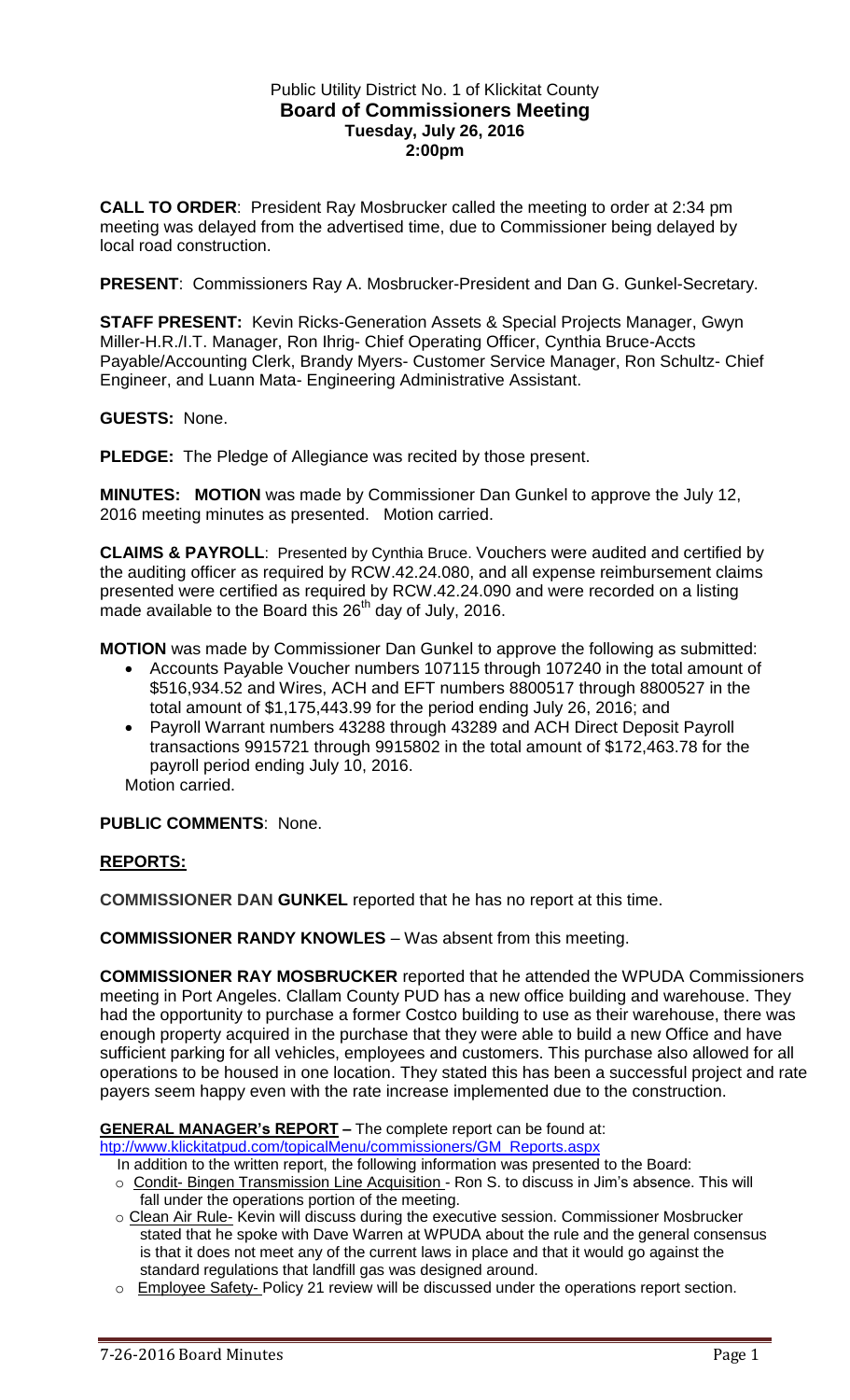- o Performance Reviews- These are underway and should be completed on schedule.
- o Buildings Update- There was new carpet installed in Administration and the hallway to the Lunch room. Installation went well, had multiple employees assisting with the move of the office equipment and then moving it back upon completion of the installation. Project was overall successful with minimal interruption to daily processes.

# **HR QUARTERLY REPORT-**

- Health Care- Our health care costs are on the rise again this year. There are multiple assumptions as to why this is happening, but it could exceed our 2012 costs which were our highest to date. If claims continue to rise we could be required to increase our premiums 3-4%. That would be if we changed nothing regarding our plan coverage. We have not had any discussions recently regarding the restructure of our plans. Concern is that an increase impacts everyone, but it is a much larger impact on our retiree's as they pay the entire premium.
- Workman's Comp Claims- There have only been two (2) Workers Comp claims this year, both were hand/wrist injuries.
- Recruitment Update- We are currently actively recruiting for the 2<sup>nd</sup> Staking Engineer to replace Miquette Ihrig's position in White Salmon. We had several acceptable candidates from the initial interviews that our plan is to hire from that original pool of applicants. The Meter Reader position is closed and testing of potential candidates will be completed this week. Interviews will be scheduled for the first week of August. We have withdrawn our CFO search. Ron Ihrig will be working in the office two (2) days a week.

**ACCOUNTING REPORT-** Anita Thompson was not present to present. Will follow- up next meeting

### **OPERATIONS REPORT-**

- New Hire- We have hired Aaron Estey as our new White Salmon Staking Engineer. He will replace the position that has opened up with Mike Blumenstein's retirement at the end of July. He worked for Century Link for approximately 20 years, so he knows our area and is familiar with some of equipment and processes. Miquette Ihrig will be retiring in October, so we are still currently looking for the person who will fill that position.
- Water Right Contract- We are currently working out contract language for the Water Use Contracts with 101 BAR. Discussions are being held and requirements for both parties are being determined.
- System Reliability- We had 747 Outage hours in June. Most of those hours were associated with a breaker failure in the Darland Substation. With the anticipation of lightning storms going through, we anticipate that we may see some underground outages associated with these storms. We are currently meeting our reliability goals for 2016.
- Cliffs water rights- With the anticipated load that 101 BAR will bring, we will be required to build a new substation to meet their need. Our plan at this time would be to build a 34.5 kV feeder out of the Energizer Substation. With the information provided to date, we anticipate about a 10 MGW load. They would like to have the Substation operational in 18 months. We have notified them that we cannot meet that deadline. So we are looking at temporary options. The company is looking to build a winery and hotel. This may provide us with an opportunity to utilize our fiber for internet and telemetry services. If we do this our estimate is that we may be able to get our fiber to the river by 2019. Our substation estimate at this time is approximately 3 million if we include the Energizer upgrades.
- BPA Outages- Jim Smith and Ron Schultz met with BPA regarding their Rock Creek Substation outage scheduled for 2017. Due to customers being served from our White Creek Substation we were looking at alternatives to meet our customer required load during their maintenance outage. Our thought was that if we built a tie to the Harvalum 230 line outside of our Linden Switch we could keep White Creek in power by bypassing Rock Creek Sub. Our request at this meeting was to have BPA provide some compensation to assist with the required upgrades to complete the project. BPA was unwilling to contribute to project costs; they stated they may contribute funds towards the required studies, but not much more. We also approached White Creek Wind, as this would keep their station service on during the outage, however they are not willing to contribute at this time either. BPA did concede to push the outage out from 2017 to 2019 which give us a little more time to plan.
- Engineering Update- Electrical Consultants Inc. (ECI), an engineering firm out of Montana that we have used for years, has just opened a Portland office. We are out for bid on the circuit switcher for the Bingen Substation. We plan to award this bid at our August  $9<sup>th</sup>$ Meeting. A Purchase Order was issued for the Lyle Tap Switch. BPA has changed adjusted their costs for this project, we are negotiating with them now. We should have a design complete by tomorrow.
- Pacific Corp Line Acquisition We received a draft agreement yesterday. There are two exhibits One (1) to be filed with FERC and the other with the state. This approval process may take some time. Diane Stoke will work with us on the easement acquisition portion. We still have not received the shape files. These will assist us in detecting any gaps in the line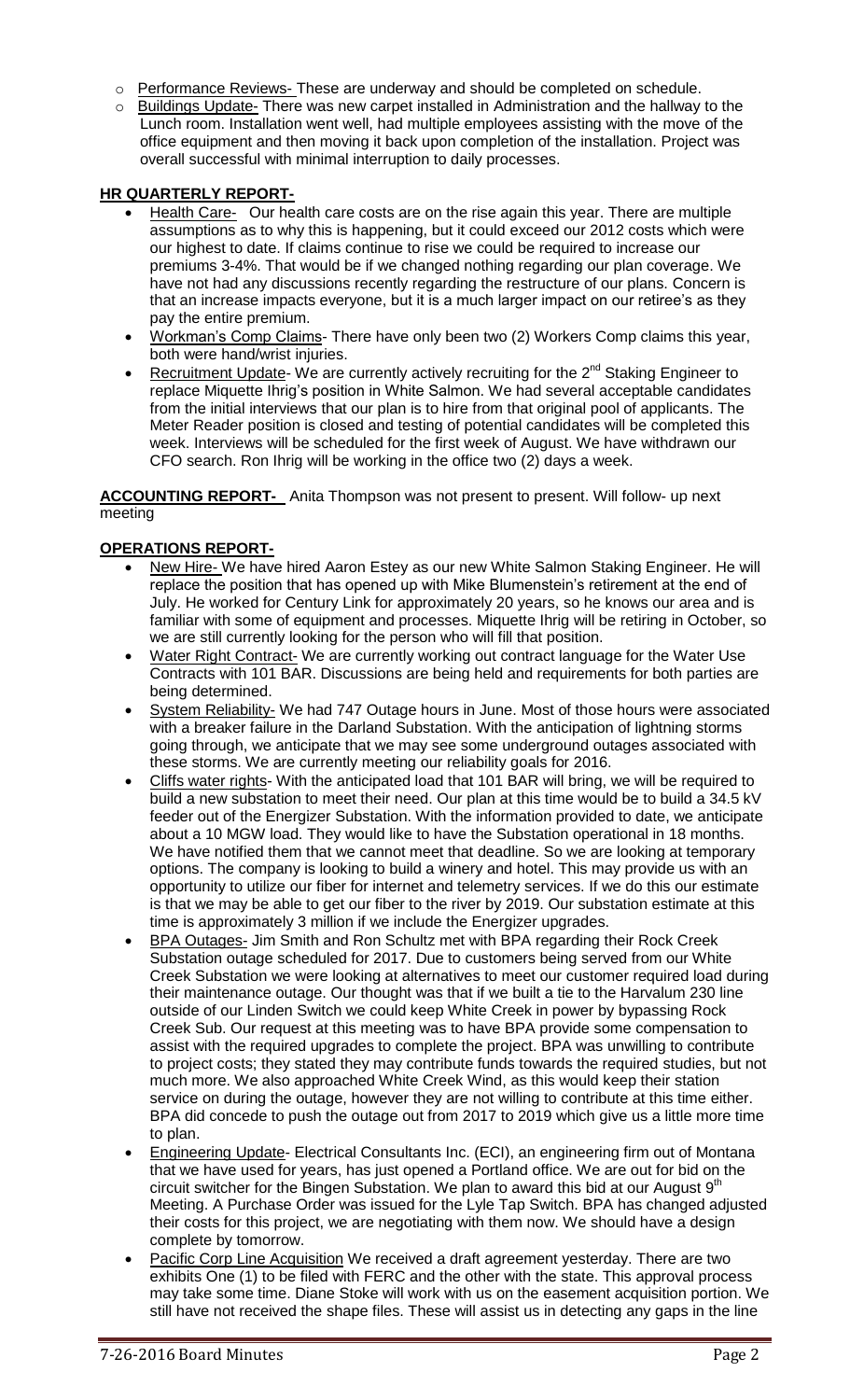coverage that may require follow up or additional easements being acquired. Ron Schultz will contact land owners should we need any additional easements. Jim Smith and Mike DeMott are looking at the transfer agreements. They are also looking at a Generation Transmission Agreement that could potentially be worth \$125,000 per year as potential revenue on this line. Crossing costs are still \$250,000, however if we wait 10 years there is a possibility we may get the crossing for nothing as Pacific Corp will no longer have a use for the crossing due to infrastructure changes they are implementing. BPA has not expressed any interest in purchasing this crossing.

- Substation Upgrades- We are still planning to build an additional substation in the Alderdale area to meet the requests that we have received from Mercers and other parties. Anticipate a new sub in this area in 2018. Engineering has been working the Jim Smith and Mike DeMott regarding the additional power need that is anticipated in the upcoming years. We have had discussions regarding the possibility of issuing a Contract to buy a block if needed. Our excess power available under our Tier 1 rates is about maxed out.
- BPA discussion- We have a New Customer Service representative for our area, BPA has been bombarded with Solar Array's on the West side of the state wanting transmission agreements.
- Water/Wastewater Update- Wishram's lower well VFD has been kicking out, meter shop has installed a telemetric alarm and it has been adjusted to alarm when the reservoir gets down to 14 ft. This however still retrains the system from normal operation, so the alarm has been readjusted to alarm at a higher level. One item that meter shop identified in our process is that when contractors install or work on equipment in our system we need to provide our VFD set up parameters to the contractor. This would alleviate some of our recent issues. We didn't run out of water this time. The Wishram Fire chief rejected our proposal of bringing in two 8500 gallon water tanks from LFG, to use for fire suppression outside of the Wishram town limits. KPUD is still not allowing anyone to draw water from the system for fire suppression outside of the district. Communications are still an issue. There is line of site between the two wells and may use radios for communications, there would be a monthly cellular service cost for this option.
- Credit Card Payment Processing- PSN is our credit card processing provider. We have been using this service since we were instructed by PCS, our Accounting/Customer service vendor stated they were the only company they would work with for this option. We have undergone major discussions recently with PCS, we have had some major issues with PSN's product being unreliable and have asked PCS to reconsider PSN being the only authorized service to use. Around the 1<sup>st</sup> of July PCN's system was the attacked, which after some research we found had taken down our payment processing service for several days. Then on the 19<sup>th</sup> of July their system was temporally down, which effected our credit card payment processing again. We require reliability for our customers and this service is unacceptable. We will be diligent in our efforts to rectify this situation.

# **AGENDA ITEMS:**

A. PRE-QUALIFICATION OF CONTRACTORS *(Ron I) approved* 

**MOTION** was made by Commissioner Dan Gunkel to authorize staff to approve the qualification of contractors James Dean Construction and Cipriano Excavation as presented. Motion carried.

B. POLICY BULLETIN 21 REVISIONS (*Brandy M.)*

**MOTION** was made by Commissioner Dan Gunkel to authorize the approval of the Revision Policy Bulletin 21 as presented. Motion carried.

C. EMERGENCY DECLARATION- WAVING OF COMPETITIVE BIDDING REQUIREMENTS DUE TO EMERGENCY (*Kevin R.)* 

**MOTION** was made by Commissioner Dan Gunkel to authorize waiving of the competitive bid requirements due to the emergency situation incurred at LFG with the generator. Motion carried.

D. EXECUTIVE SESSION- CONTRACT NEGOTIATIONS LFG

President Mosbrucker called for an Executive Session at 3:42pm per RCW42.30.110 for the purpose of discussing contract negotiations for Landfill Gas (LFG), noting that the session would last for 15 minutes.